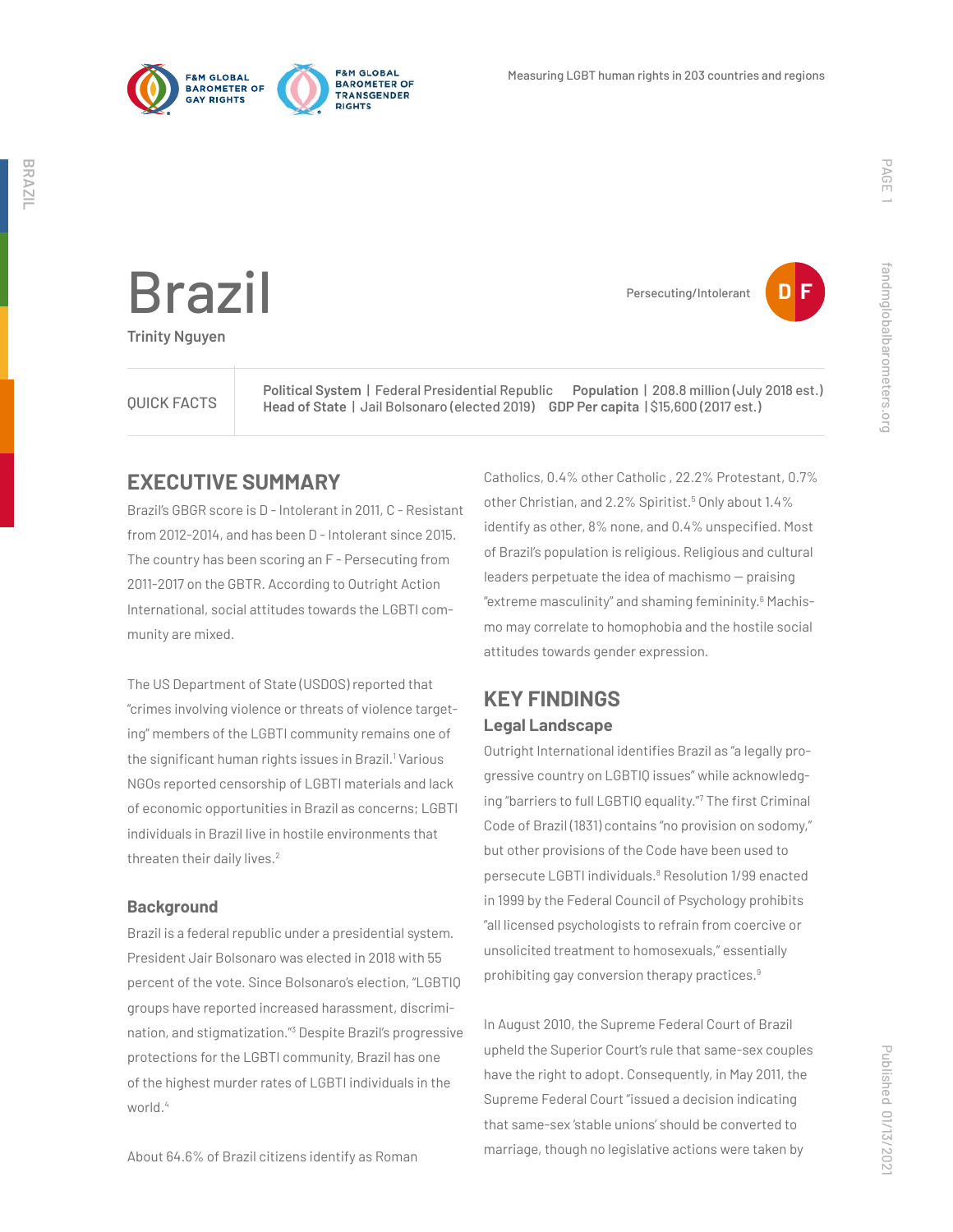



Congress. Same-sex marriage wasn't recognized until 2013 when the National Council of Justice issued Resolution No.175 which prohibits notaries from refusing to register same-sex marriages.10

In May 2019, the Supreme Court ruled to criminalize homophobia and transphobia, setting a precedent to protect the LGBTI community.<sup>11</sup> In August 2019, the Court also reaffirmed same-sex marriage, emphasizing that the definition of a family includes members of the LGBTI community.<sup>12</sup>

## **Political Landscape**

Despite Brazil's progressive legal efforts towards gender equality, President Bolsonaro actively perpetuates homophobic rhetoric. In April 2019, Bolsonaro claimed that "Brazil must not become a gay tourism paradise" while defining a family as "only those made of a man and a woman."13 Four months later, in August 2019, the Supreme Federal Court refuted Bolsonaro's claim and reaffirmed that same-sex unions are families.<sup>14</sup>

Bolsonaro's public statements also reflect hostility towards various communities. According to Human Rights Watch, Bolsonaro "has compared Afro-Brazilians to cattle; called refugees "the scum of the earth"; said he would rather have a son die in an accident than be gay; and told a congresswoman he would not rape her because she was 'very ugly'."15 Within his first days as president, Bolsonaro publicly stated, "I would prefer to have a criminal for a child than a gay child," dehumanizing and alienating the LGBTI community.<sup>16</sup>

President Bolsonaro appointed Damares Alves, a pastor who supports conversion therapy, as head of Public Policies for Human Rights. Within two weeks of her appointment, Alves announced that "sex between women is an aberration" and girls must be "treated as princesses" and boys as princes. Alves further undermined gender expression by stating that "girls wear pink and

boys wear blue," perpetuating harmful rhetoric against transgender and non-binary individuals.

According to the 2019 US Department of State report, officials from LGBTI and Afro-Brazilian groups reported receiving death threats.17 In January 2019, Federal Deputy Jean Wyllys, one of the first openly gay National Congress deputies, "went into self-imposed exile, abandoning his third term" while receiving police protection from death threats for four years.<sup>18</sup>

## **Socio-Economic Landscape**

The anti-homophobic socioeconomic discourse remains contested by religious and political leaders. In May 2019, the majority of Brazil's Supreme Federal Court voted to include homophobia and transphobia as equivalent to racism, ruling that it was unconstitutional to not offer LGBTI individuals legal protection as part of antidiscrimination law.19

Prior to the ruling, racism was criminalized since 1989 with up to five years of imprisonment. Justice Luiz Fux, a proponent of LGBTI rights, stated in May 2019 that "Racism is a crime against flesh and blood, whether it is a member of the LGBT community, a Jew or an Afro-descendant."20 The judgment reaffirms Brazil's intolerance for discriminations and framed LGBTI discrimination within the racism legislation. The ruling, therefore, provides legal protections for the LGBTI community against far-right politicians and religious leaders.

According to Grupo Gay da Bahia, an NGO, about 420 members of the LBGTI community were killed throughout Brazil in 2018 and 141 were estimated to be killed by May 2019.<sup>21</sup> The same organization also cited that 33 percent of companies refuse to hire LGBTI employees and 90 percent of transgender women rely on sex work in order to sustain themselves.<sup>22</sup>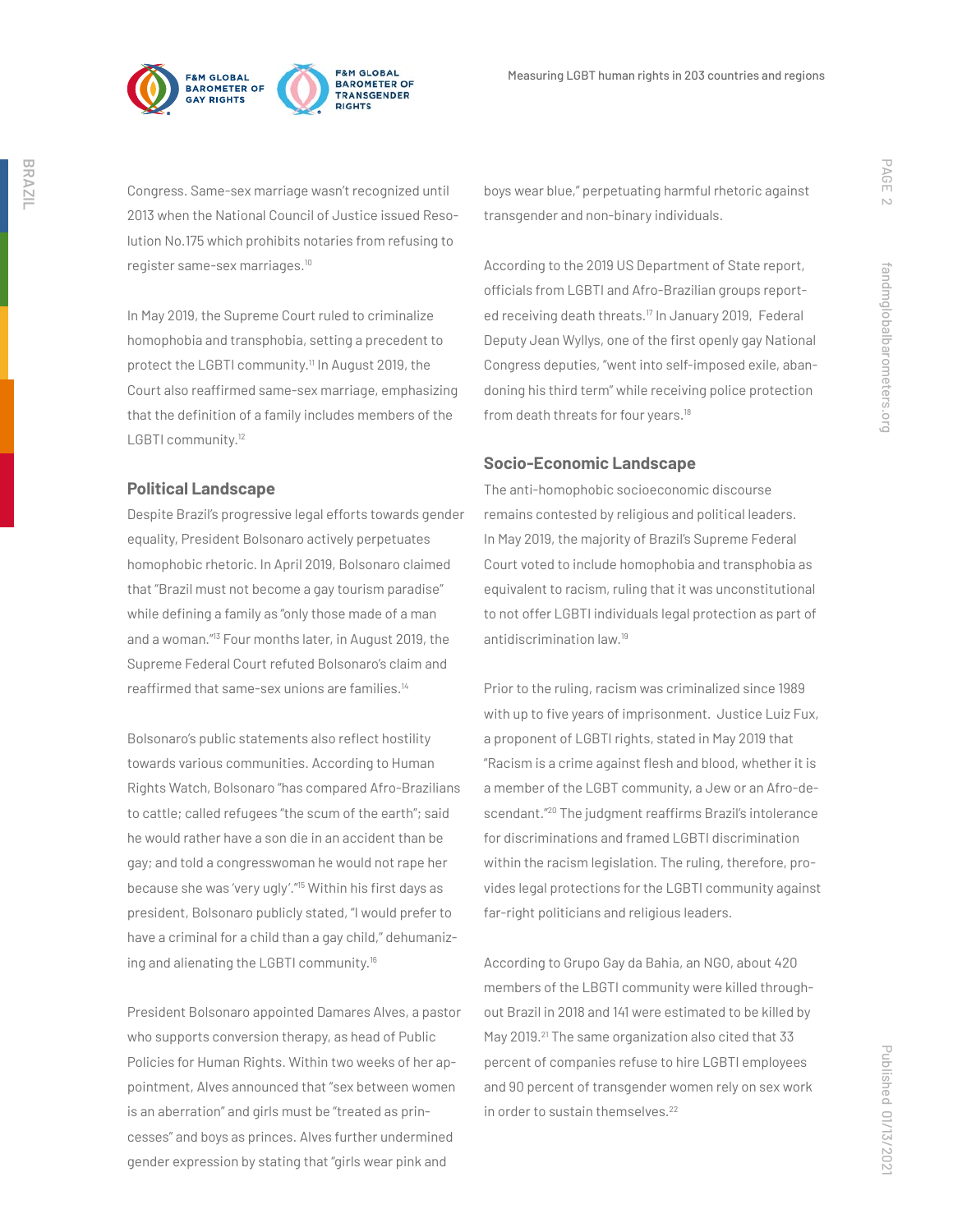



**Societal Discrimination**

Freedom House identifies societal discrimination and violence against the LGBTI community as "a serious problem."23 In March 2018, Marielle Franco, a Black lesbian councilwoman for Rio de Janeiro, was murdered. To date, the crime remains unsolved but has been linked to corruption, militia groups, and the local police force.<sup>25</sup>

In March 2019, Iasmyn Souza and her transgender partner, Caio Dantas, were stabbed to death by their neighbor who also sexually assaulted lasmyn.<sup>26</sup> The murder of transgender individuals remains a serious concern in Brazil. Grupo Gay da Bahia also reported that "the risk of a transgender person being killed was 17 times greater than a gay person."27 The National Association of Transvestites and Transsexuals in Brazil estimated that "there were 163 killings of transgender persons in 2018."28

# **ANALYSIS**

The likelihood of Brazil improving its GBGR and GBTR score remains highly likely. The Global Acceptance Index, which measures LGBTI acceptance level per country through survey data, ranked Brazil #25 out of 174 countries from 2014-2017 with a score of 6.8. The high score signifies the growing acceptance of the LGBTI community in Brazil, illustrating hope for further progress. Brazil, however, still perpetuates homophobic sentiments through its political and religious leaders, resulting in LGBTI minorities residing in fear of repercussions within their own family, religious groups, and social life.

Brazil's Supreme Federal Court commits to protecting human rights, especially the LGBTI community, from Bolsonaro's threats. The legal protections provided by the Court will need to be translated into law enforcement and other social practices, reassuring LGBTI individuals of their safety in the country.

The Americas' regional score is a 52% F - Persecuting. Although Brazil's score may seem like an outlier, the country must elect leaders who are representative of the country's population and are committed to social equity.

PAGE 3